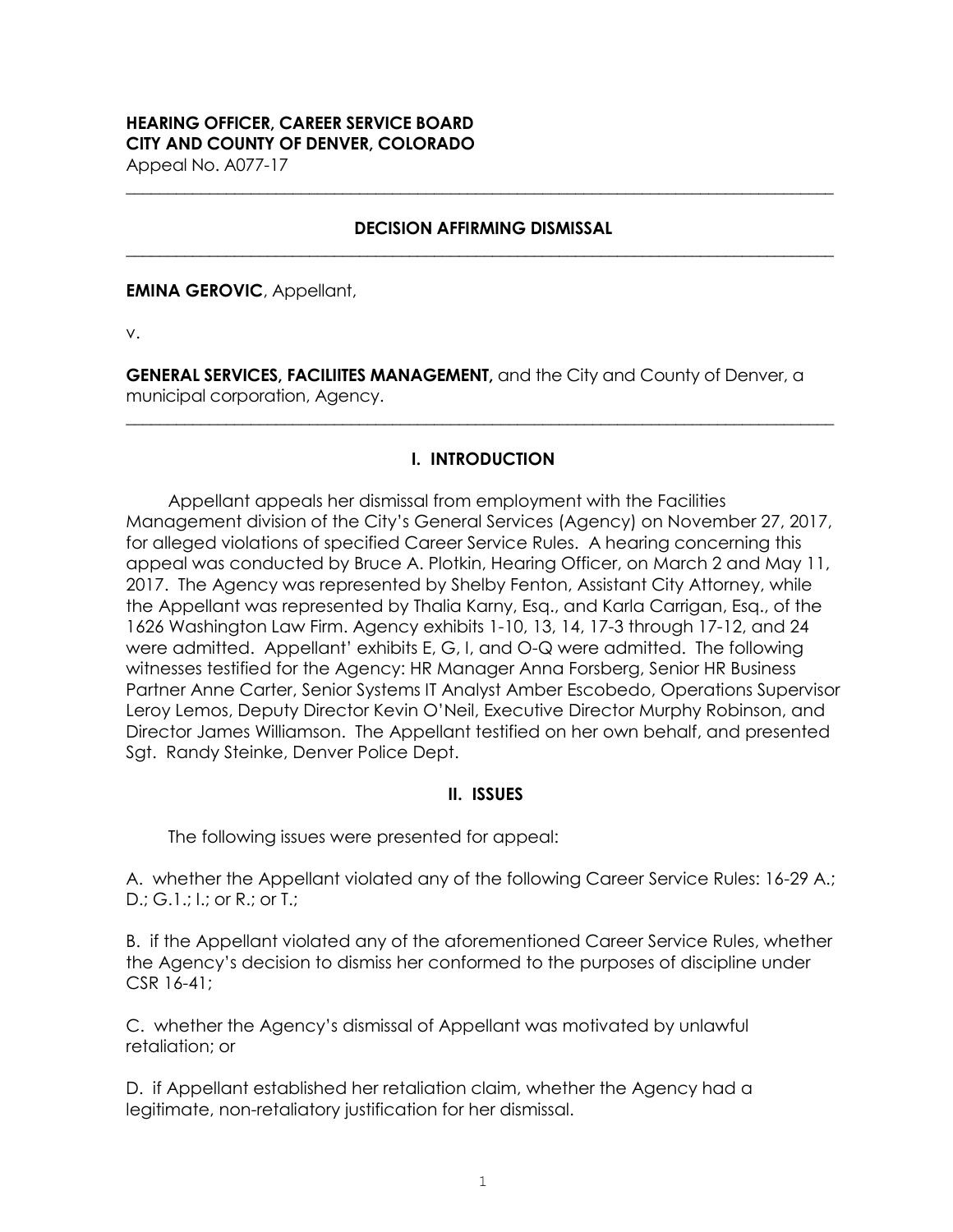#### **III. FINDINGS**

The Appellant, Emina Gerovic, was a custodial worker for the Agency for three years. She had been disciplined for failing to take responsibility for her actions, being dishonest, and for conduct that may have brought disrepute on or compromised the integrity of the City. In 2015, she was disciplined for wearing a Denver Police Department sweatshirt while on duty. [Exh 1-4].

In her May 2017 written reprimand, Gerovic was cautioned to avoid gossip and consistently negative attitude toward her supervisors and to "treat your co-workers, including contract personnel and the public with respect and professionalism." She was also warned "[y]our continued failure to be honest, truthful and/or forthcoming with false and mis-directing statements will not be tolerated."

On July 7, 2017, Gerovic injured herself at work. As a result of her accident, she took FMLA leave from July 11 to August 14.

On September 11, 2017, Facilities Management Operations Supervisor LeRoy Lemos, Appellant's supervisor, was notified there were several pictures of Gerovic on her Facebook page in 2015, showing her wearing a Denver Police Department badge, hoodie sweatshirt, and police officer's hat, while listing her occupation as "Police Officer." One comment offered congratulations for Gerovic's apparent accession to the police force. There was no indication from any of the posts that the pictures or exchanges were intended as a joke. [Carter testimony]. The Facebook page continued to list Gerovic as a police officer and display the police officer uniform photographs until she was ordered to remove them in September 2017.

The Agency served Gerovic with a letter in contemplation of discipline on September 19, 2017. The next day, Lemos notified Gerovic her work location was being transferred from the Denver Police Department's District 5 offices to Denver Human Services. Gerovic complained about the change to several managers. The Agency, while maintaining its right to transfer Gerovic's work location, acceded to her request to keep the same work schedule as before. Lemos issued a notice on September 21, 2017, affirming Gerovic's transfer. [Exh. 4].

Gerovic's supervisors issued a "Memorandum of Expectations" on October 3, 2017, [Exh. 3], requiring Gerovic to go through a specified chain of command for "any questions or issues." The Memorandum also notified Gerovic "disruptive behavior (including inappropriate workplace conversations) will not be tolerated." Gerovic was also required to be truthful and forthcoming.

On October 5, 2017 and on October 11, 2017, Senior Systems IT Analyst Amber Escobel told Operations Supervisor LeRoy Lemos and Senior HR Business Partner Anne Carter she had several interactions the previous year with Gerovic that concerned her. She stated Gerovic engaged in lengthy, personal conversations, spoke derogatorily to two other employees, used vulgar language, and gossiped about the Agency management, stating they were going to lose their jobs and shared inappropriate comments about Lemos. The employee did not know Gerovic well and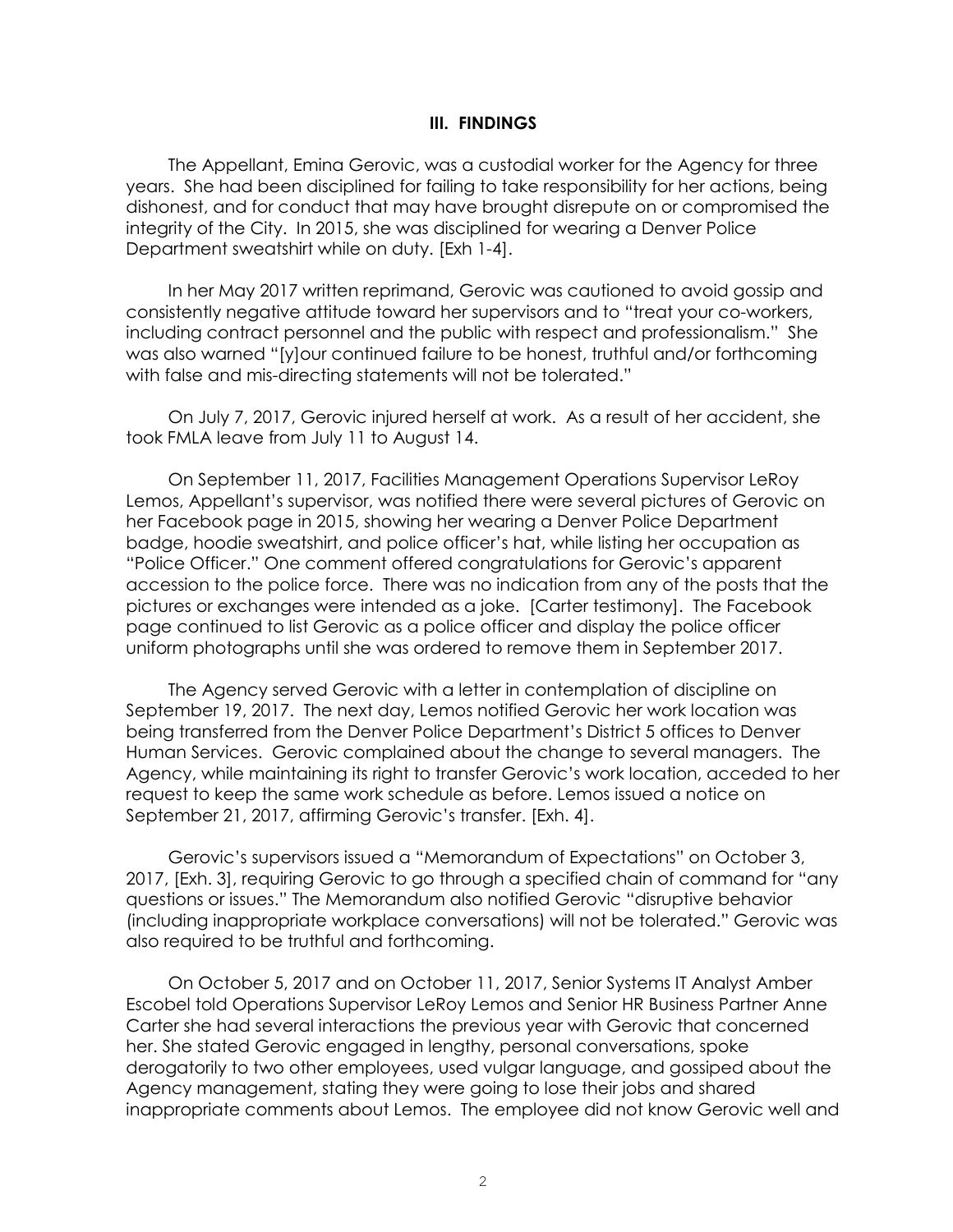the interactions made her uncomfortable, but she stated she needed Gerovic's help to accomplish her job.

The Agency served Appellant with a contemplation of discipline letter on October 18, 2017, [Exh. 2], then convened a pre-disciplinary meeting on October 31 which Gerovic attended with legal counsel. The Agency delivered its notice of dismissal to Gerovic on November 27, 2017. [Exh. 1]. This appeal followed timely on December 11, 2017.

## **IV. ANALYSIS**

A. Jurisdiction and Review

Jurisdiction is proper under CSR §19-20 A.1.a., as the direct appeal of a dismissal. I review the evidence *de novo*, meaning I consider the evidence as though no previous action had been taken. [Turner v. Rossmiller, 532 P.2d 751 (Colo. App. 1975); CSR 19-55 A].

B. Burden and Standard of Proof

This case contains a mixed burden of proof. The Agency retains the burden of persuasion, throughout the case, to prove the Appellant violated one or more cited sections of the Career Service Rules, and to prove its decision to terminate Appellant's employment complied with CSR 16-41. [*See* CSR 19-55 A]. The Appellant retains the burden of persuasion to prove the Agency engaged in unlawful retaliation. [CSR 19-55 E]. The standard by which the moving party must prove its claims is a preponderance of the evidence.

C. Career Service Rule Violations

## **1. CSR 16-29 A. Neglect of duty or carelessness in performance of duties and responsibilities.**

Facilities Management Director James Williamson, the Agency's decision maker testified Gerovic violated this rule for her failure, under two of the City's STARS values, to provide good service. He specified her actions toward a City employee who was offended by her language. [Williamson testimony].

The two Mayor's STARS [Service, Teamwork, Accountability, Respect, Safety] values cited by the Agency were "Teamwork" and "Respect for Self and Others." Teamwork is described as working "cooperatively with others to achieve team goals… foster[ing] commitment and team spirit and work[ing] with other to meet business objectives. Respect for self and others is defined as treating "others with consideration and high regard" as well as "respect[ing] differences that exist among fellow employees and recogniz [ing] that those differences are an important source of innovation, progress and interpersonal awareness." These aspirational goals fail to establish notice of an enforceable duty; thus, no violation is found by this claim.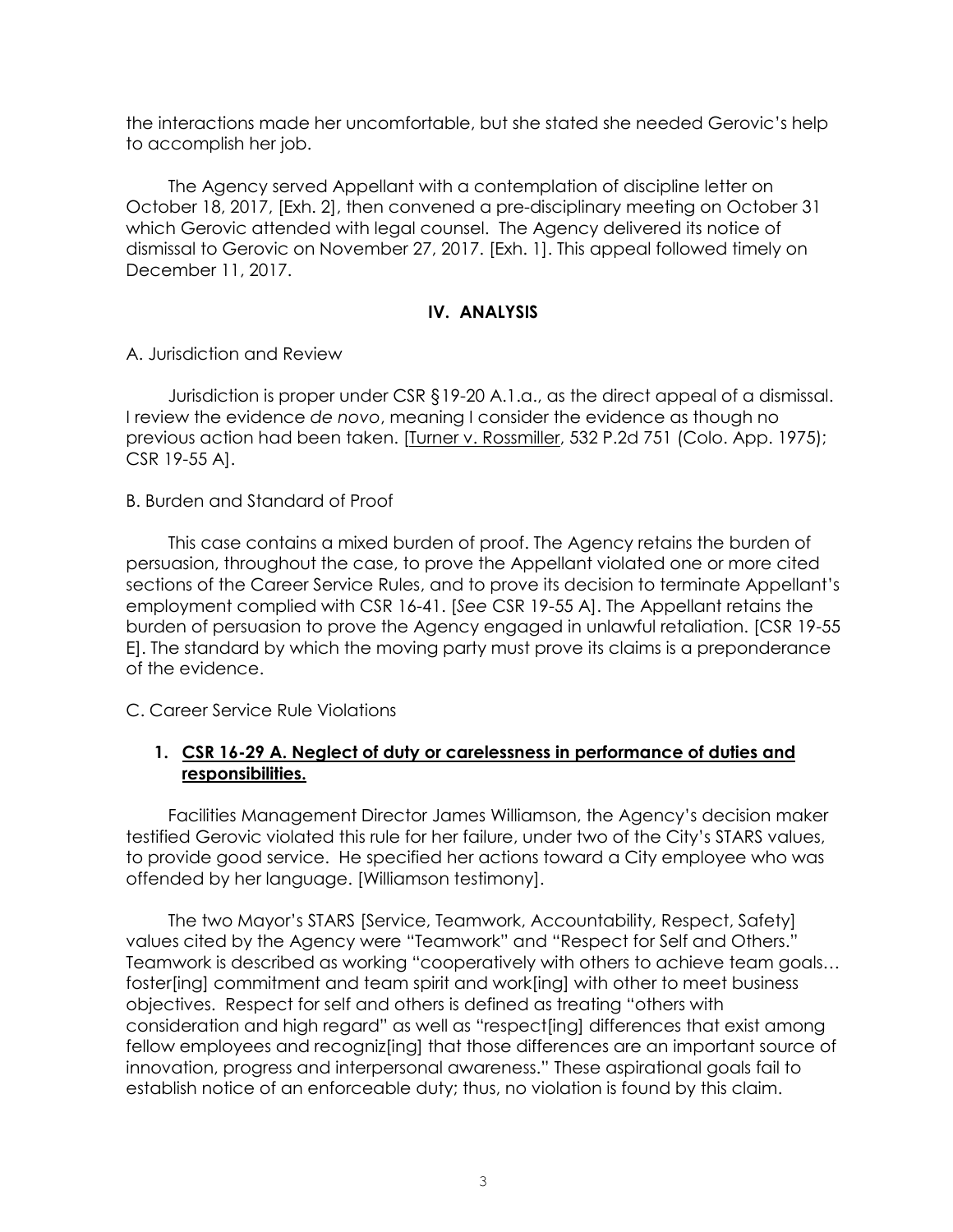Williamson also stated he found Gerovic neglected her duty to be honest, in violation of this rule. [Williamson cross-exam]. This allegation clearly implicates CSR 16- 29 D., immediately below, without citing or inferring any other duty. Permitting such a practice would mirror other rule violations. Such redundancy of violations is not contemplated by the Career Service Rules. [*See* In re Gordon, CSA 10-14, FN 1 (11/28/14); *see also* In re Wright, CSA 40-14, 7 (11/17/14); In re Marez, CSA 58-16, FN 5 (1/26/17)]. No separate violation is established for this allegation.

#### **2. CSR 16-29 D. Any act of dishonesty, which may include, but is not limited to, lying, or improperly altering or falsifying records, examination answers, or work hours.**

At hearing, Williamson stated Gerovic lied in the following four ways:

## **a. Gerovic stated she was unaware how the designation of "police officer" as her occupation ended up on her Facebook home page. [Exh. 17-5, 17-6].**

Gerovic's Facebook page listed her employment as "police officer." [Exh. 14]. When Lemos asked Gerovic about the entry, she told him "I assume it popped up automatically." [Gerovic testimony]

Gerovic did not dispute that the Facebook page was hers, nor did she dispute that it listed her employment as "Police officer at Denver Police Department (Colorado)." [Exh. 17-5]. She disputed only that she was the one who posted that information, and argued it merely referred to her work location. She claimed to be unaware her employment was listed as police officer. While she did not directly implicate her daughter, Gerovic stated her daughter enters Facebook page posts for her, as she does not know how to.

The following factors indicate, by a preponderance of the evidence, that Gerovic was aware her employment was listed in Facebook as "police officer" before September 2017: she was aware of the photographs taken of her in various police clothing and insignia;<sup>1</sup> she acknowledged she frequented her Facebook page to view and post for family; [Gerovic testimony]; her daughter did not testify, therefore did not back Gerovic's claims that her daughter mistakenly, or in jest, posted Gerovic's profession as "police officer;" at the time her supervisors questioned her about it, Gerovic did not claim her daughter, or anyone else, posted the "police officer" entry; [Williamson testimony]; Gerovic did not explain the "police officer" occupation post during her pre-disciplinary meeting or in any pre-hearing document**.**  Finally, Gerovic referred to herself as a Denver Police Department employee in her worker's compensation referral to physical therapy. <sup>2</sup> Together these factors prove

L

<sup>&</sup>lt;sup>1</sup> Gerovic testified at hearing that others posted photographs to her Facebook page: Specifically, she claimed Exh. 5-9 was taken by a retiring police officer at a party using her phone, who then also posted the picture on her Facebook page using her phone.

<sup>&</sup>lt;sup>2</sup> It seems unlikely the Agency would have misidentified Gerovic to the Worker's Compensation doctor as a DPD employee; on the other hand, given Gerovic's affinity for affiliating herself with DPD, it seems more likely the misinformation originated with her. [See Exh. 18-54 (identifying Gerovic as a Denver Police Dept. employee in her medical referral from the "Ouchline," a service for self-reporting of on-the-job injuries); Gerovic testimony; Exh. 17-3 through 17-12].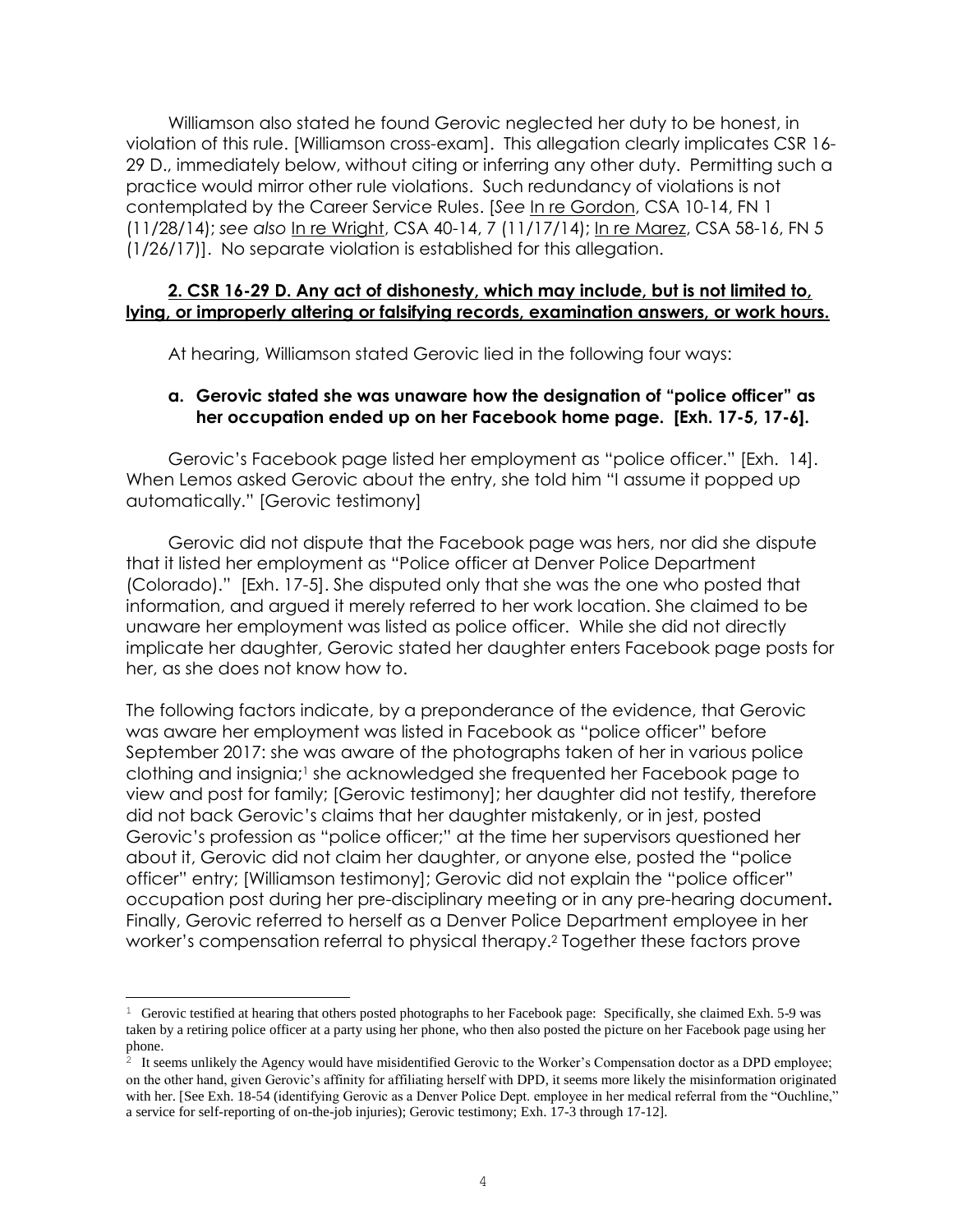Gerovic was aware of her Facebook posting describing her profession as a police officer, contrary to her claim otherwise, in breach of CSR 16-29 D.

## **b. Facebook photos of Gerovic in police attire were a joke; Gerovic did not represent herself as a police officer.**

The totality of circumstances does not support Gerovic's claim that her Facebook photos showing her dressed in Denver Police Department attire were a joke. Gerovic claimed she was ordered to pose for one or more of the photos by a police officer, [Exh. 1-4], while claiming the photographs with her dressed in police attire were "for fun," [Exh. 1-4]. Being ordered to pose for a picture is incongruous with posing for fun or as a joke.

Facebook comments responsive to the photographs of Gerovic dressed as a police officer, included: congratulations; that the jacket looks good; and wishing her lots of luck, to which Gerovic responded "thanks." There was no indication that the posting or responses were intended as a joke.

Gerovic felt a strong connection between her identity and working at the police department. <sup>3</sup> Gerovic denied posting the photographs shown in Exhibits 17-9 and 17- 10, but acknowledged posting those in 17-8, 17-11 and 17-12 showing her in a blue hoodie with a DPD patch, a tee shirt with a DPD patch, and a service placard with her image and a DPD badge below it. [Gerovic testimony].

The preponderance of the evidence proves Gerovic's posting of herself wearing Denver Police attire was intended to represent herself as a police officer, contrary to her representations to the contrary. Such misrepresentation violated CSR 16-29 D.

## **c. October 5, 2017 vulgar language and disrespectful exchange with City employee.**

While the Agency charged Gerovic with this violation in its notice of discipline, [Exhibit 1-7], it provided no evidence of the exchange at hearing. The allegedlyaffected employee was not called to testify and no other evidence tended to support the hearsay allegations. [See <u>Indus. Claims App. Office v. Flower Stop</u> Marketing Corp., 782 P.2d 13 (Colo. 1989)]. Gerovic's testimony denying the allegation was sufficient rebuttal evidence to overcome the allegation. This violation remains unproven.

L,

<sup>&</sup>lt;sup>3</sup> For example, when O'Neil informed Gerovic that her work location was being moved, Gerovic's first response was not, as she later claimed, out of concern for being unable to pick up her grandson from school, but "NO! You can't do this! Why are you taking away my station?" It was only after reflecting for some time that she mentioned her grandson. [Exh. 1-5; O'Neil testimony]. She also claimed, with evident falsity, that she had been promised a permanent placement at the District 5 police station. [*Id*]. When she met with Robinson, she warned him she would file an EEOC complaint unless the Agency made her "happy" again, evidently referring to remaining at the police station.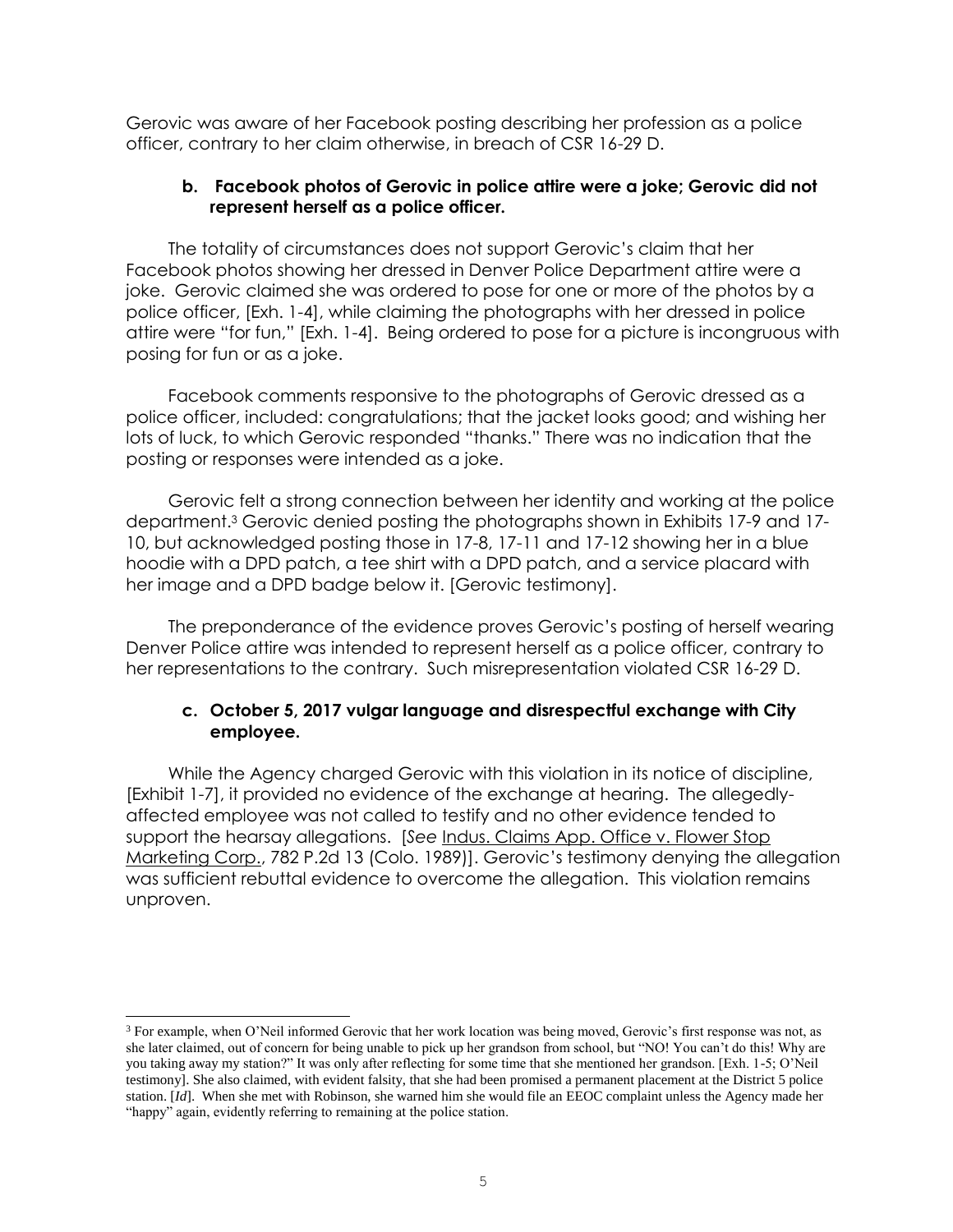#### **d. Promised permanent position cleaning DPD Dist. 5 admin office**

The Agency claimed, and Gerovic acknowledged, that when she was told about her impending transfer to clean another facility, Gerovic protested that her previous supervisor, Custodial Supervisor Tony Rios, promised her a permanent placement in the DPD District 5 Station. Gerovic's only evidence for her assertion was her testimony. Williamson denied anyone is promised a permanent shift. [Williamson testimony], and his authority would supersede that of Gerovic's immediate supervisor. Moreover, the Agency's rules clearly state "[t]he supervisor is responsible for establishing daily work assignments… [w]ork locations may also be altered in order to meet business needs." [Exh. 9-9]; Gerovic claimed "many" co-workers were never moved from their assigned location, [Gerovic testimony], but she did not produce any witness, document or other evidence to support her assertion. Finally, Rios did not testify.

Moreover, Gerovic acknowledged when she told O'Neil that Rios promised her a permanent assignment, O'Neil answered it would depend on business needs. [Gerovic testimony]. Finally, Gerovic's job specification states incumbents of that position perform duties "as assigned or requested." [Exh. 10-2].

O'Neil memorialized his meeting with Gerovic on September 21, 2017. In his contemporaneous memorandum, he responded to Gerovic that no one is guaranteed or would ever be guaranteed a permanent shift assignment. [Exh. 24]. In consequence of the evidence, Gerovic's assertion, that she was promised a permanent assignment at DPD District 5, was a false representation, knowingly made in the employment context in violation of CSR 16-29 D. [*See* In re Marez, CSA 58-16 (1/26/17), *citing* In re Rodriguez, CSA 12-10, 7 (10/22/10)].

## **3. CSR 16-29 G. Failing to meet established standards of performance including either qualitative or quantitative standards.**

*As it pertains to:*

## **2017 Performance Management/Goals:**

# **STARS Values/Goals**

**Teamwork: Works cooperatively with others to achieve team goals. Actively fosters commitment and team spirit, and works with others to meet business objectives.** 

**Accountability and Ethics: Follows through on commitments made, and takes ownership for results and subsequent outcomes. Contributes to maintaining the integrity of the organization and displays high standards of ethical conduct.** 

**Respect for Self and Others: Treats others with consideration and high regard. Demonstrates respect for the differences that exist among fellow employees**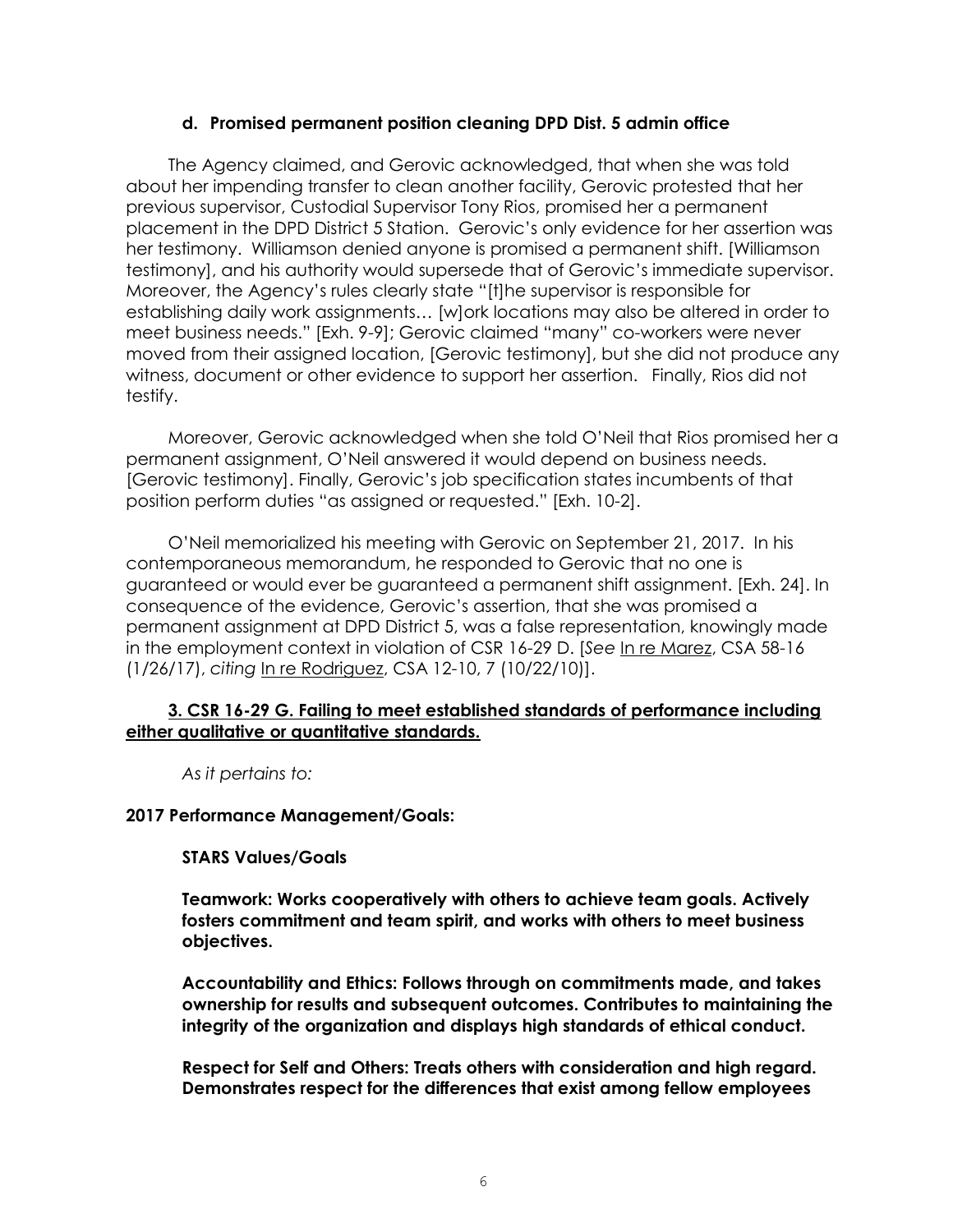**and recognizes that those differences are an important source of innovation, progress and interpersonal awareness.** 

**Performance Goals:**

**Respectful Workplace: Ensures all interactions with the public, peers, supervisors/management and customer/tenants are conducted in a professional and courteous manner.** 

*and:*

**2016 Performance Management/Outcomes (includes STARS values):** 

**Ethics and Accountability: Follows both the letter and the spirit of all the City of Denver, General Services and Facilities Management, Ethic codes, Career Service rules, Administrative Policies and all other Departmental and Management directives.** 

**Respect for Self & Others: Treats all people in a professional and courteous manner including subordinates, peers, supervisor and the public.** 

Williamson testified Gerovic violated the City's STARS values under this rule because she was not a team player. [Williamson testimony]. He also pointed to the performance expectation of custodian as including ethics, accountability and respect for others. [*Id*.]. It was unclear from this testimony what conduct was alleged to have violated a specified rule. This violation remains unproven. [*See* In re Schofield, CSA 08-17 (10/9/17)].

# **4. CSR 16-29 I. Failure to maintain satisfactory working relationships with coworkers and other individuals the employee interacts with as part of his or her job.**

Williamson determined Gerovic violated CSR 16-29 I. in slandering her supervisor, Lemos, by denigrating his activism. [Williamson testimony]. However, on crossexamination, Williamson acknowledged he did not know if Gerovic's statements about Lemos were true. Consequently, this violation remains unproven. Similarly, his secondary claim that, even if the statements were true, they were disrespectful, without more, fail to establish a violation under this rule.

## **5. CSR 16-29 R. Conduct which violates…written departmental or agency regulations, policies or rules.**

The Agency claimed the Appellant violated the following written policies.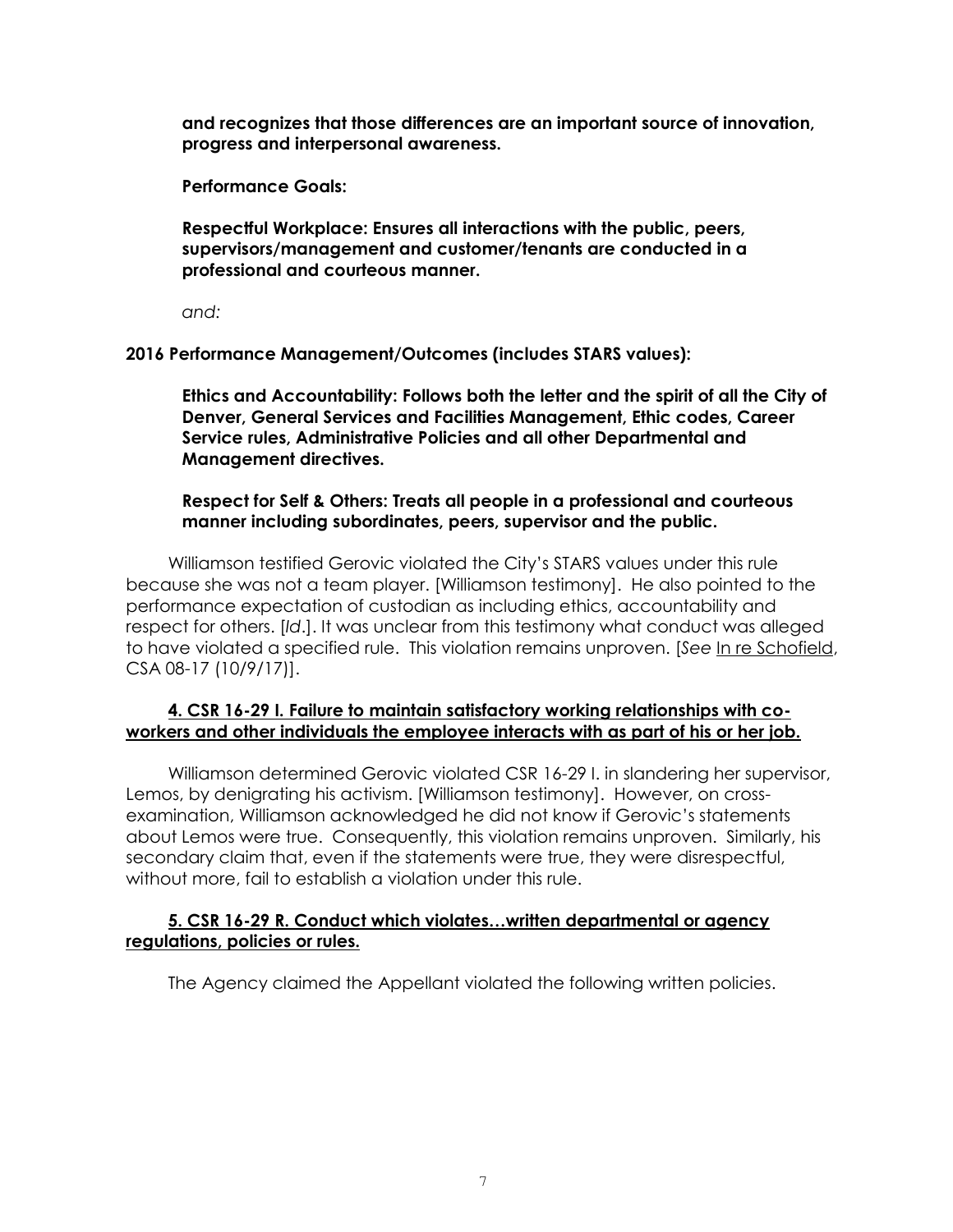**Facilities Management Administrative Policies, February 2014**

### **EMPLOYEE CONDUCT**

**As a representative of General Services/Facilities Management and the CCD, you are a public servant and a role model for all community members. That means that you are held to a high standard of excellence and professionalism. All Division staff are expected to comply with the CCD standard at all times.** 

- **Every City employee shall conscientiously fulfill the duties and responsibilities of their position. The conduct of every employee shall reflect credit on Career Service and the CCD during work hours or at any time while representing the agency, Division, or CCD.**
- **Employees must not disturb other City employees or the public. While employees are expected to be pleasant to building tenants and the public, they should not initiate lengthy personal conversations with other City employees or the public, except where all parties are on scheduled lunch periods or breaks. Loud talking, loud laughing and/or noise, swearing, inappropriate jokes and/or remarks are prohibited at all times.**
- **Employees are expected to behave in a professional manner at all times, whether during their regular shift or overtime, and treat the public, building tenants, their co-workers and supervisors with respect. Arguments, constant complaining, gossip and/or a consistently negative attitude toward the job, supervisors or other employees is not appropriate.**

Amber Escobedo described encounters with Gerovic as using "interesting and maybe a little rough" language, including a "lot of vulgarity," without providing specific examples. Escobedo stated a co-worker was offended by Gerovic's language and left the room. Escobedo denied Gerovic appeared to be joking. [Escobedo cross-exam].

Williamson found Gerovic's vulgarity violated the Agency's respectful workplace policy, above.

Gerovic claimed her lack of familiarity with the English language could have caused misunderstandings. Every Agency witness stated her communication was clear and unambiguous. [Carter testimony; Escobedo cross-exam; Lemos testimony; Williamson testimony]. During her meetings with her supervisors she never brought or requested an interpreter. Her testimony at hearing was clear and comprehensible. Gerovic's use of vulgar language toward another City employee was prohibited by the Agency's policy, above, and therefore was a breach of CSR 16-29 R as it pertains to the Facilities Management Administrative Policy regarding employee conduct.

## **USE OF WORK/BREAK TIME**

**All employees must make necessary arrangements to transact their personal business outside of scheduled work hours.**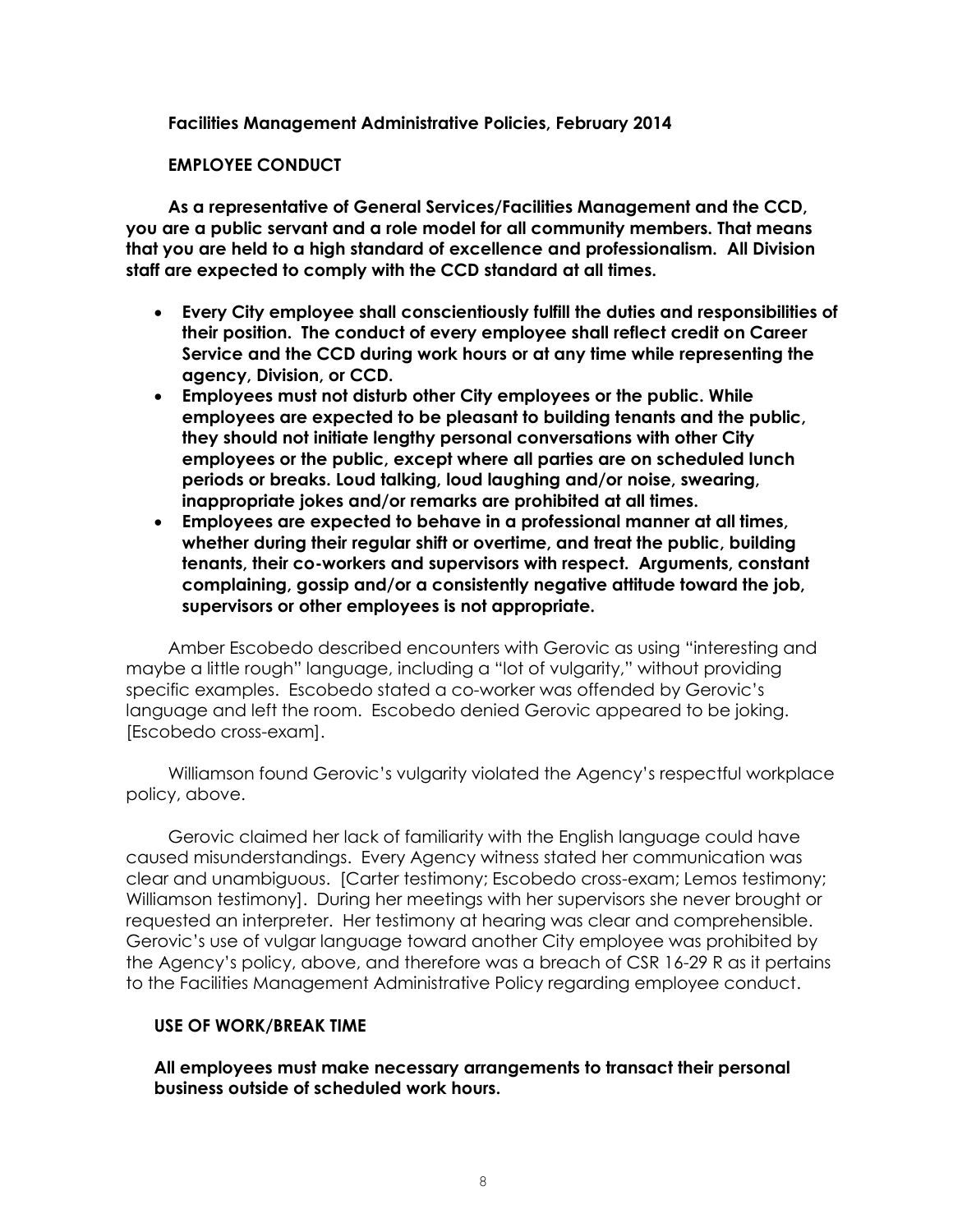**The Division encourages you to take your authorized breaks away from the work area to give you some time to re-energize and to minimize disruption and distractions to others. You are encouraged to use the City break room areas and not use other agency facilities (courtrooms, conference rooms, etc.).** 

It was unclear what evidence the Agency intended to prove a violation under these policies. If the Agency intended to refer to her attendance at a Denver Police Officer's retirement party, along with the photographs of her in police attire at that party, Gerovic countered that her attendance took place during her lunch hour. No violation is established under these Agency policies.

# **6. CSR 16-29 T. Conduct which is or could foreseeably:**

- **1. Be prejudicial to the good order and effectiveness of the department or agency;**
- **2. Bring disrepute on or compromise the integrity of the City; or**
- **3. Be unbecoming of a City employee**

Williamson testified Gerovic violated "especially the 'conduct unbecoming' subsection of this rule." He specified Gerovic's conduct resulting in previous discipline and continuing through this case was not in accordance with the City's STAR values. Regarding subsection 1., above, Williamson testified Gerovic demonstrated "disruptive behavior," "a lot of gossip," and approaching people "to try to get her position back." [Williamson testimony]. These allegations fail to identify a connection between conduct and the alleged rule violations. Similarly, the notice of discipline did not connect any particular behavior with this rule. No violation was established under this rule.

## D. Appellant's Retaliation Claim

In order to prove her retaliation claim, Gerovic must prove: (1) she engaged in a protected activity; (2) the Agency took an action that a reasonable employee would have found materially adverse; and (3) a causal connection between the protected activity and the adverse action. [In re Koonce, CSB 36-13A, 2 (10/16/14); Metzler v. Federal Home Loan Bank of Topeka (10th Cir. 2006)].

Gerovic claimed, and I find, her FMLA leave, from July 11 to August 13, was a protected activity. She claimed the timing of the Agency's dismissal established a causal connection between her FMLA and her ultimate dismissal. To that end, Gerovic returned to work from her FMLA leave on August 13, 2017; discipline was assessed November 27, 2017, approximately three months later. While Gerovic claimed only three weeks separated her return to work from the Agency's awareness of her Facebook postings, such awareness is not an adverse action, nor was the Agency's contemplation letter. [*See* In re Thomas, CSA 13-10 (Order 3/15/10)].

Next, Gerovic claimed the Agency's requirement that she transfer job assignments was tantamount to an adverse action. I disagree. Gerovic acknowledged she lost no pay, no benefits, and presented no evidence the new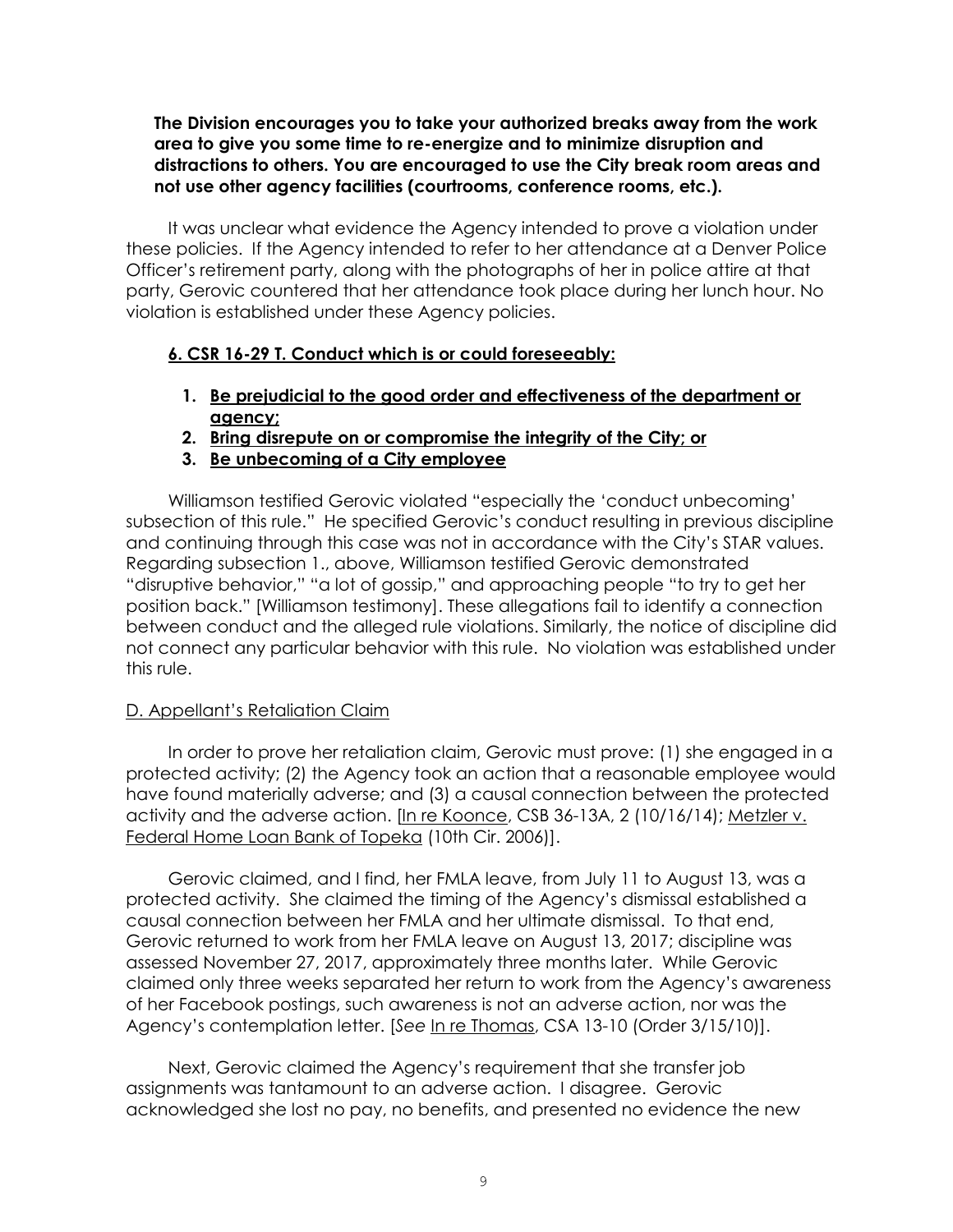location objectively carried any less status than the previous assignment. <sup>4</sup> She acknowledged the new location was closer to her home, and otherwise failed to prove the change in location was materially adverse. Moreover, the Agency, as noted above, acted within its policy to transfer her based on its business needs. Under its policy, duty assignments are not guaranteed to be permanent and may include change of location. [Exh. 9-9]. While Gerovic disputed the transfer was based on any business needs, I find her transfer, following substantial allegations of impersonating an officer and the investigation of Career Service Rule violations was a valid business basis for that action.<sup>5</sup>

Notably, at the same time Gerovic told Robinson she was not being treated fairly, she acknowledged "I know what I did was a mistake," but told him she would file an EEOC complaint unless he made her "happy. [Exh.1-6]. Gerovic testified that, after the Agency accommodated her request to keep her same shift, she felt ok about working at the Castro Building. [Gerovic testimony].

These indicia prove the transfer was not an adverse agency action as required to establish an unlawful retaliatory action.

Next, Gerovic charged Lemos retaliated against her for taking FMLA leave, but Lemos had no authority to discipline Gerovic. [Carter testimony; O'Neil testimony; Williamson testimony]. In addition, in a meeting with several supervisors on September 21, 2017 concerning her work location transfer, Gerovic did not mention Lemos, her worker's compensation case, or her FMLA leave. She later told Carter that she misspoke at the September 21st meeting, apologized, and promised Carter would receive positive reports about her new assignment.

Finally, The Agency requested an extension to consider discipline following its pre-disciplinary meeting with Gerovic. The request for additional time to consider the evidence was an additional indication that the Agency did not have a retaliatory motive. Based on the evidence, above, Gerovic failed to prove her retaliation claim by a preponderance of the evidence.

## **V. DEGREE OF DISCIPLINE**

The purpose of discipline is to correct inappropriate behavior if possible. Appointing authorities must consider the severity of the offense, an employee's past record, and the penalty most likely to achieve compliance with the rules. [CSR § 16- 41].

L

 $4\,$  Gerovic identified closely with her work as custodian at the Denver Police Department, but this association was highly personal, and no other evidence tended to establish the work she did at the DPD location objectively carried more status than her subsequent assignment. Moreover, the evidence established that Gerovic's identification of her work at DPD carried impermissibly over to identifying her as working for DPD. That association was at the core of the charges against Gerovic, and undermined any "status" argument.

<sup>5</sup> That the impersonating allegations were never prosecuted was immaterial to the Agency's charges against Gerovic.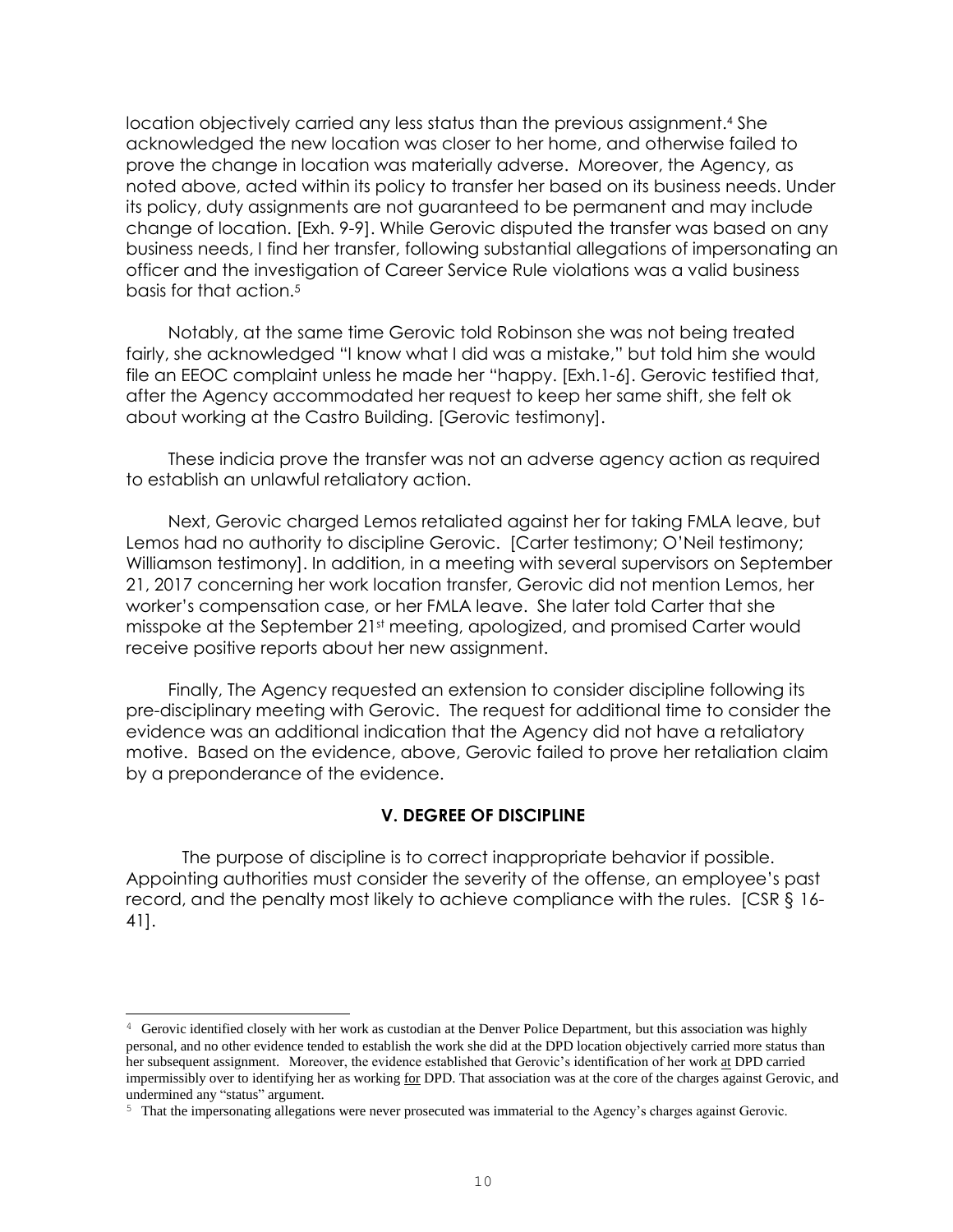#### **A. Seriousness of the proven offenses**

Lemos credibly testified he was alarmed that a custodian under his supervision was representing herself as a police officer. He stated it was a safety issue for her and others who could be misled or confused by the uniform.

Williamson stated Gerovic's dishonesty regarding her Facebook post declaring herself to be a police officer was the most important factor in his decision to dismiss Gerovic. [Williamson testimony]. It is unlikely Gerovic's posting of pictures indicating she was a police officer and her failure to correct comments related to her position via Facebook would, alone, have resulted in dismissal. It was clear her dismissal resulted from repeated dishonesty. [*See* Williamson testimony].

## **B. Prior Record**

In 2015 Gerovic was disciplined for wearing a DPD sweatshirt while on duty. She claimed at the time she wore it because she was proud to work for the DPD and was admonished she is not a DPD employee, and her representation could cause problems if she were misidentified as a police officer. [Exh. 1-4]. That prior incident, while minor, proved Gerovic knew she was not to represent herself as a DPD employee since 2015, while her displays and representations on Facebook to the contrary continued until September 2017.

This discipline was the second involving dishonesty within four months. Gerovic's May 2017 written reprimand specified "[m]ost important, you are expected to be truthful and forthcoming when asked for information or a report on an incident… [y]our continued failure to be honest, truthful and/or forthcoming with false and misdirecting statements will not be tolerated." [Exh. 6-7; 2-3].

Gerovic disputed the underlying basis for the May reprimand. Regardless of the legitimacy of the underlying charges, she was on notice that dishonesty would not be tolerated and any further dishonesty would be treated severely. [*Id*.].

Gerovic was counselled on March 16, 2017, [Exh. 7] for failing answer her work cell phone. By itself that counselling was not noteworthy; however, she failed to correct the issue and was counselled again in April 1, 2017 for the same thing. [Exh. 8].

Gerovic provided a commendation from 2014 regarding her custodial work. Her work review in 2014 was "exceeds expectations under a different supervisor; [Exh. O]; her rating in 2015 was "successful" under another supervisor; [Exh. P]; her 2016 rating was "exceeds expectations. [Exh. Q].

# **C. Likelihood of Reform**

Throughout the disciplinary process and appeal, Gerovic denied any knowledge of or responsibility for her Facebook post which stated she was employed as a police officer. She also denied all other wrongdoing. A preponderance of the evidence